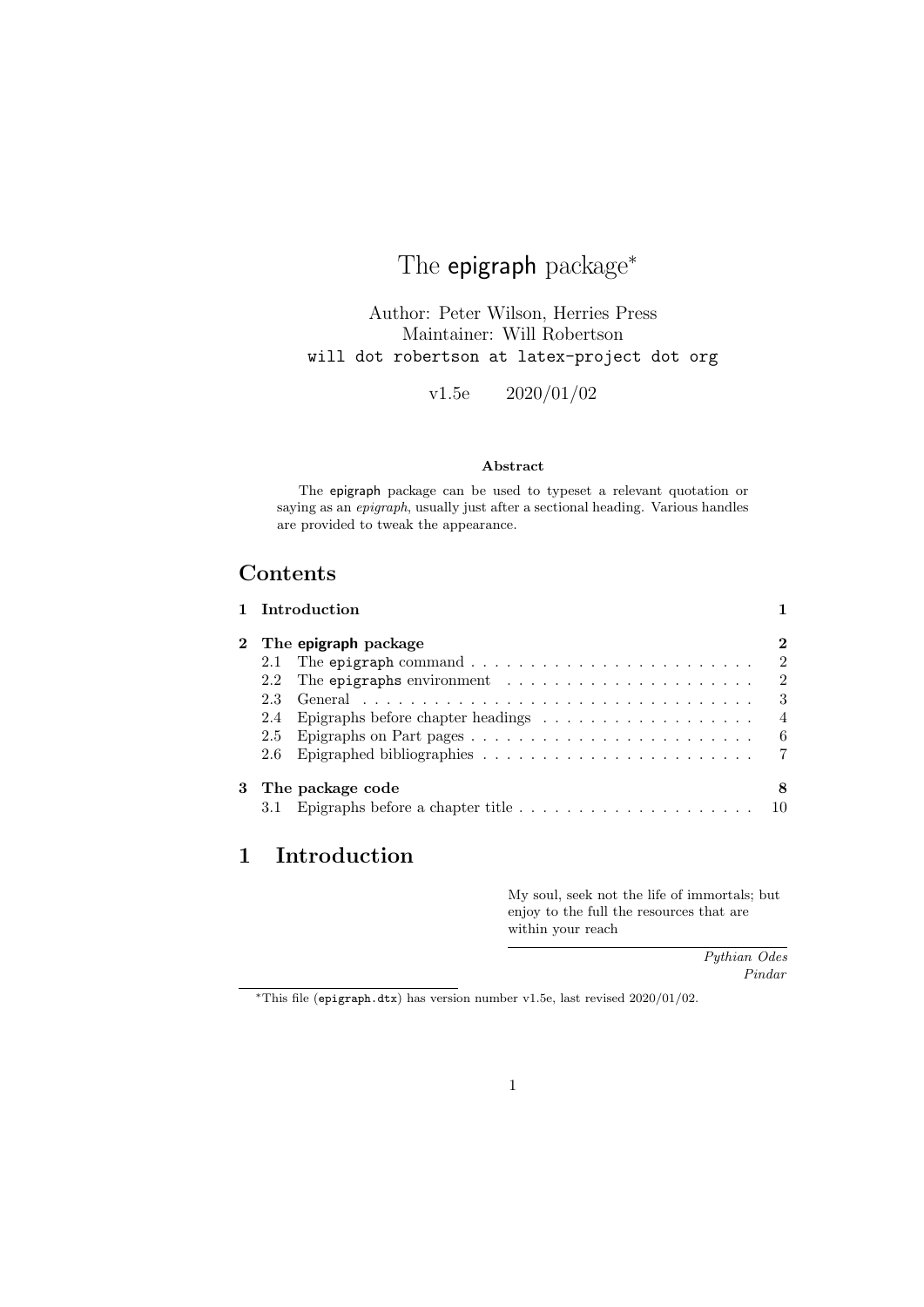Some authors like to add an interesting quotation at either the start or end of a section. The epigraph package provides commands to assist in the typesetting of a single epigraph. Other authors like to add many such quotations and the package provides environments to cater for these as well.

This manual is typeset according to the conventions of the LAT<sub>EX</sub> DOCstrate utility which enables the automatic extraction of the LAT<sub>EX</sub> macro source files [GMS94].

Section 2 describes the usage of the package. Commented source code for the package is in Section 3.

## 2 The epigraph package

The whole is more than the sum of the parts.

> Metaphysica Aristotle

The epigraph package provides commands for typesetting a single epigraph and environments for typesetting a list of epigraphs. Epigraphs can be typeset at either the left, the center or the right of the typeblock. A few example epigraphs are exhibited here, and others can be found in an article by Christina Thiele [Thi99].

### 2.1 The epigraph command

The original inspiration for \epigraph was Doug Schenck's for the epigraphs in our book [SW94]. That was hard wired for the purpose at hand. The version here provides much more flexibility.

\epigraph The command \epigraph{ $\text{\&}$ {\exti}{\source}} typesets an epigraph using  $\text{ }$ as the main text of the epigraph and  $\langle source \rangle$  being the original author (or book, article, etc.) of the quoted text. By default the epigraph is placed at the right hand side of the textblock, and the  $\langle source \rangle$  is typeset at the bottom right of the  $\langle \text{text} \rangle.$ 

### 2.2 The epigraphs environment

epigraphs The epigraphs environment typesets a list of epigraphs, and by default places them at the right hand side of the textblock.

\qitem Each epigraph in the list is specified by a \qitem{ $\{text(\textit{text})\}$ } command (analogous to the \item command in ordinary list environments). By default, the  $\langle source \rangle$  is typeset at the bottom right of the  $\langle text \rangle$ .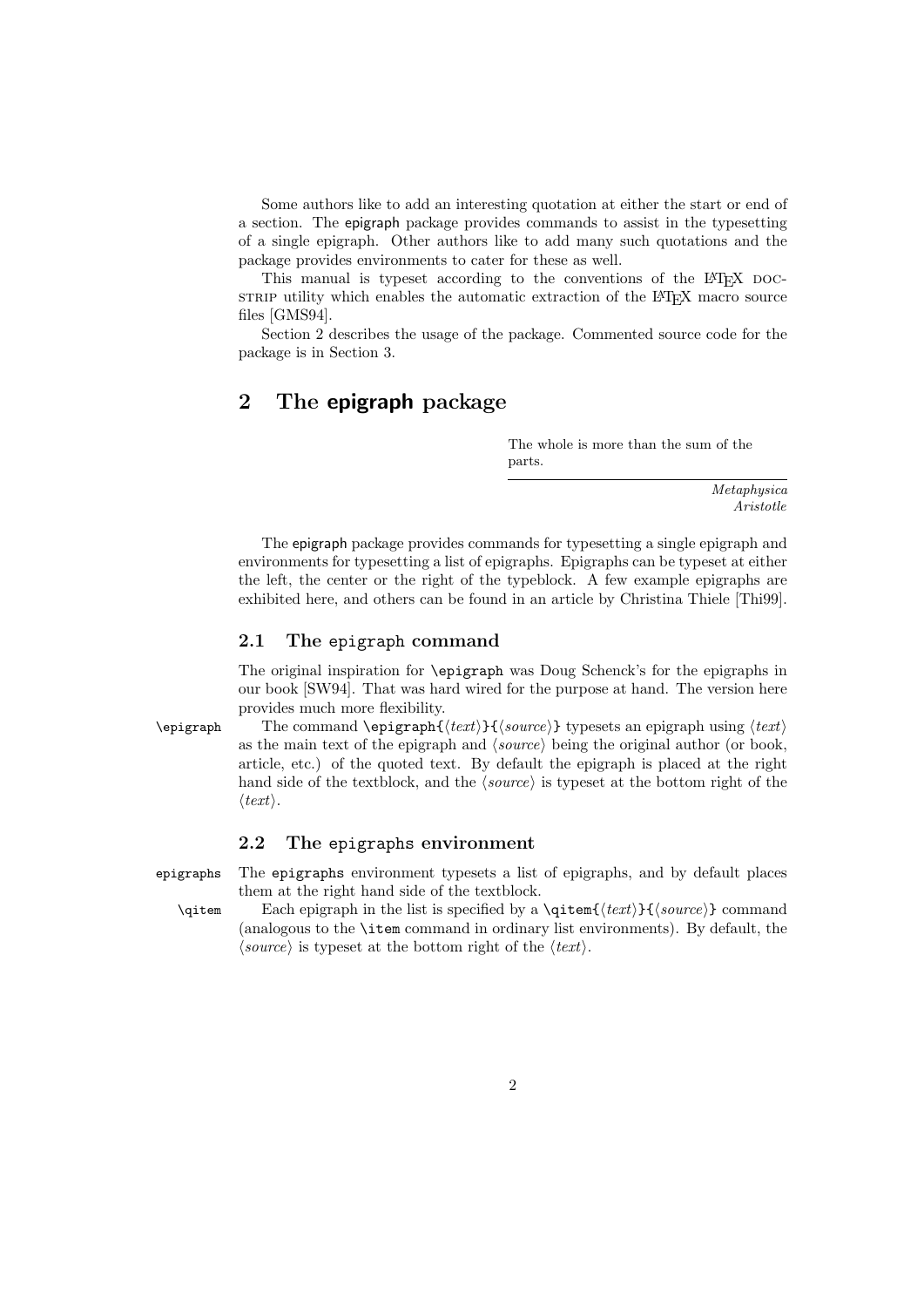### 2.3 General

Example is the school of mankind, and they will learn at no other.

> Letters on a Regicide Peace Edmund Burke

The commands described in this section apply to both the \epigraph command and the epigraphs environment.

An epigraph immediately after a heading will cause the first paragraph of the following text to be indented. If you want the initial paragraph to have no inden- \epigraphnoindent tation, then start it with the \noindent command, or add \epigraphnoindent to your document preamble. (\epigraphnoindentfalse will reverse the setting.) This command only affects the \epigraph command; for the epigraphs environment the \noindent approach must still be used.

\epigraphwidth The epigraphs are typeset in a minipage of width \epigraphwidth. The default value for this can be changed using the \setlength command. Typically, epigraphs are typeset in a measure much less than the width of the textblock.

\textflush In order to avoid bad line breaks, the  $\text{text}$  is normally typeset ragged right. The **\textflush** command controls the  $\langle text \rangle$  typesetting style, and it can be redefined from its default value of flushleft (which produces ragged right). The sensible values are center for centered text, flushright for ragged left text, and flushepinormal for normal justified text.

> If by any chance you want the  $\langle text \rangle$  to be typeset in some other layout style, the easiest way to do this is by defining a new environment which sets the paragraphing parameters to your desired values. For example, as the  $\langle text \rangle$  is typeset in a minipage, there is no paragraph indentation. If you want the paragraphs to be indented and justified then define a new environment like:

\newenvironment{myparastyle}{\setlength{\parindent}{1em}}{} and use it as:

\renewcommand{\textflush}{myparastyle}.

\epigraphflush As noted, the default position of epigraphs is at the right hand side of the textblock. The positioning is controlled by \epigraphflush whose default value is flushright. This can be changed to flushleft for positioning at the left hand side or to center for positioning at the center of the textblock.

 $\text{Sourceflush}$  The  $\text{sumen}$  command controls the position of the  $\text{source}$ . The default value is flushright. It can be changed to flushleft, center or flushepinormal. For example, to have epigraphs centered with the  $\langle source \rangle$  at the left, add the following to your document (after loading the epigraph package):

```
\renewcommand{\epigraphflush}{center}
\renewcommand{\sourceflush}{flushleft}
```
\epigraphsize Epigraphs are often typeset in a smaller font than the main text. The \epigraphsize command sets the font size to be used. If you don't like the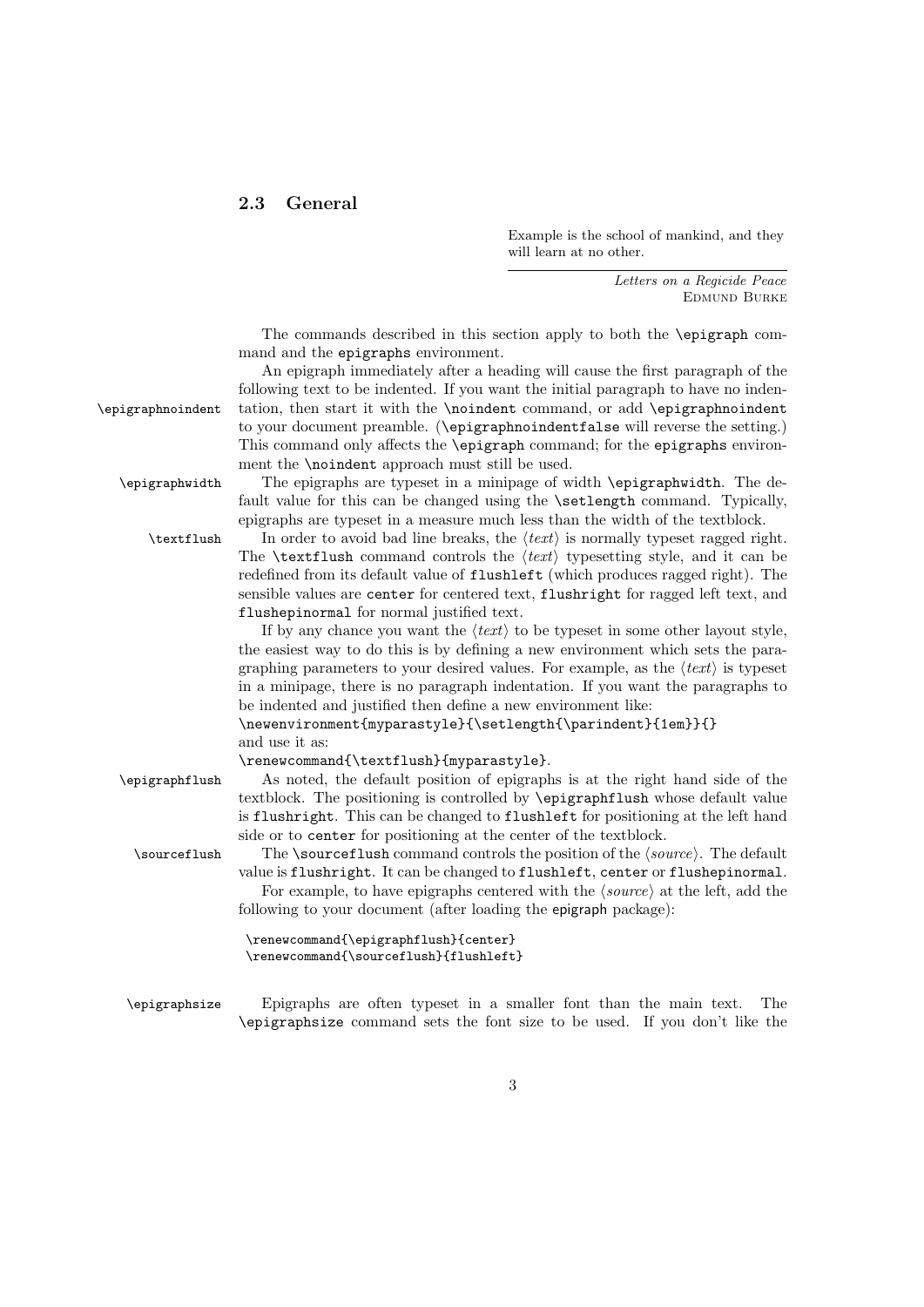default value, change it by redefining the command, for example:

\renewcommand{\epigraphsize}{\footnotesize}

 $\epsilon$  By default, a rule is drawn between the  $\langle text \rangle$  and  $\langle source \rangle$ , with the rule thickness being given by the value of \epigraphrule. The value can be changed by using the LAT<sub>EX</sub> \setlength command. A value of  $0pt$  will eliminate the rule. Personally, I dislike the rule in the list environments.

\beforeepigraphskip The two ...skip commands specify the amount of vertical space inserted \afterepigraphskip before and after typeset epigraphs. Again, these can be changed by \setlength. It is desirable that the sum of their values should be an integer multiple of the \baselineskip.

> Note that you can use normal LAT<sub>EX</sub> commands in the  $\langle text \rangle$  and  $\langle source \rangle$ arguments. You may wish to use different fonts for the  $\langle text \rangle$  (say roman) and the  $\langle source \rangle$  (say italic).

The epigraph at the start of this section can be specified as:

\epigraph{Example is the school of mankind, and they will learn at no other.}% {\textit{Letters on a Regicide Peace}\\ \textsc{Edmund Burke}}

### 2.4 Epigraphs before chapter headings

The \epigraph command and the epigraphs environment typeset an epigraph at the point in the text where they are placed. The first thing that a \chapter command does is to start off a new page, so another mechanism is provided for placing an epigraph just before a chapter heading.

 $\epsilon$  The \epigraphhead  $\left[\frac{distance}{\text{stance}} \cdot \text{text} \right]$  stores  $\text{text}$  for printing at  $\text{distance}$ below the header on a page.  $\langle text \rangle$  can be ordinary text or, more likely, can be either an \epigraph command or an epigraphs environment. By default, the epigraph will be typeset at the right-hand margin. If the command is immediately preceded by a \chapter or \chapter\* command, the epigraph is typeset on the chapter title page.

> The default value for the optional  $\langle distance \rangle$  argument is set so that an \epigraph consisting of a single line of quotation and a single line denoting the source is aligned with the bottom of the 'Chapter X' line produced by the \chapter command. In other cases you will have to experiment with the  $\langle distance \rangle$  value. The value for  $\langle distance \rangle$  can be either a integer or a real number. The units are in terms of the current value for  $\unitlength$ . A typical value for  $\distance$  for a single line quotation and source for a \chapter\* might be about 70 (points). A positive value of  $\langle distance \rangle$  places the epigraph below the page heading and a negative value will raise it above the page heading.

Here's some example code:

\chapter\*{Celestial navigation} \epigraphhead[70]{\epigraph{Star crossed lovers.}{\textit{The Bard}}}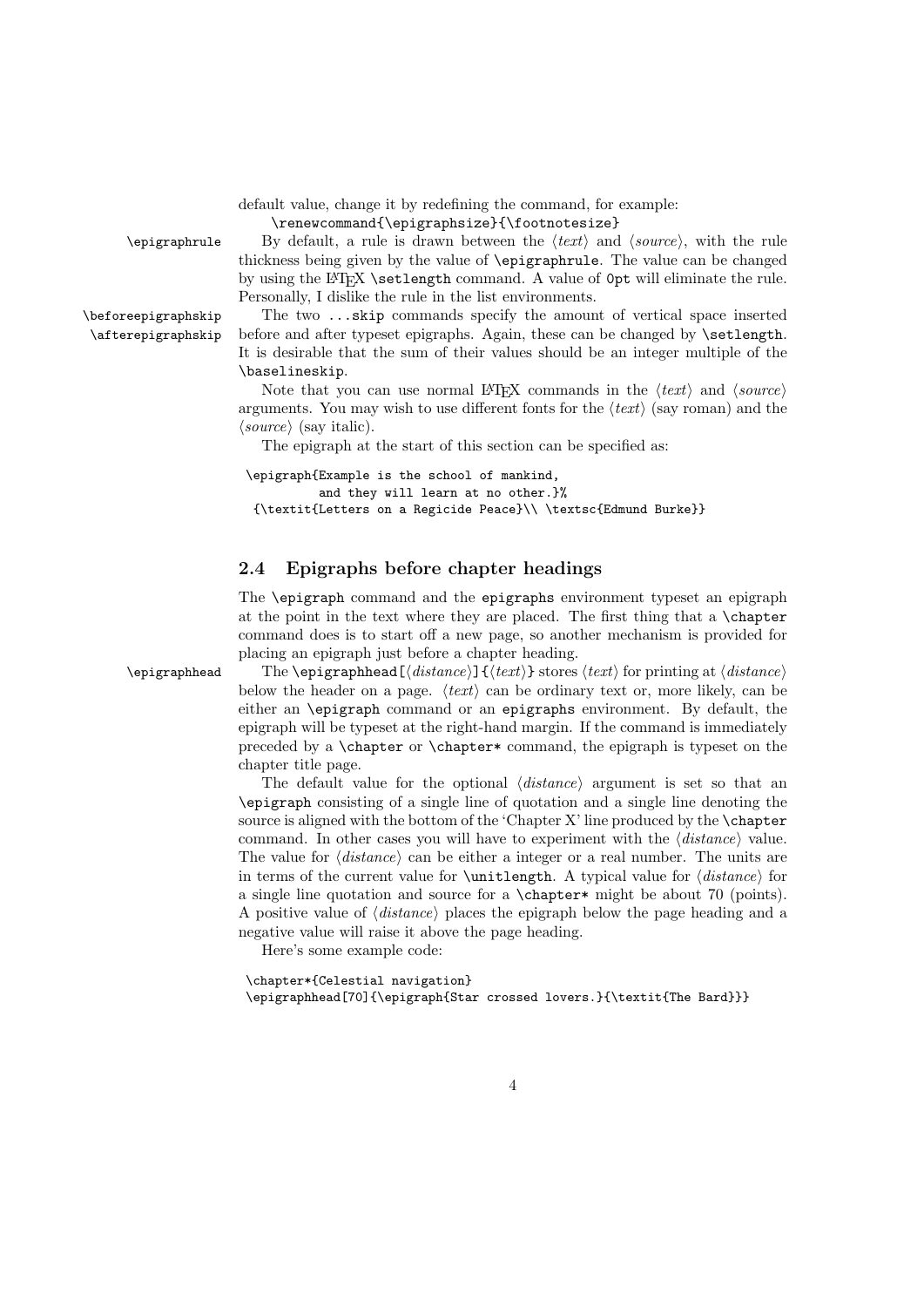The \epigraphhead command changes the page style for the page on which it is specified, so there should be no text between the \chapter and the \epigraphhead commands.

The  $\langle text \rangle$  argument is put into a minipage of width \epigraphwidth. If you use something other than \epigraph or epigraphs for the  $\text{text}$  argument, you may have to so some positioning of the text yourself so that it is properly located in the minipage. For example

\chapter{Short} \renewcommand{\epigraphflush}{center} \epigraphhead{\centerline{Short quote}}

\dropchapter If a long epigraph is placed before a chapter title it is possible that the \undodrop bottom of the epigraph may interfere with the chapter title. The command  $\d$ ropchapter ${\langle length \rangle}$  will lower any subsequent chapter titles by  $\langle length \rangle$ ; a negative  $\langle length \rangle$  will raise the titles. The command \undodrop restores subsequent chapter titles to their default positions. For example:

> \dropchapter{2in} \chapter{Title} \epigraphhead{long epigraph} \undodrop

\cleartoevenpage On occasions it may be desirable to put something (e.g., an epigraph, a map, a picture) on the page facing the start of a chapter, where the something belongs to the chapter that is about to start rather than the chapter that has just ended. In order to do this in a document that is going to be printed double-sided, the chapter must start on an odd numbered page and the pre-chapter material put on the immediately preceding even numbered page. The \cleartoevenpage command is like the \cleardoublepage except that the page following the command will be an even numbered page, and the command takes an optional argument, i.e., \cleartoevenpage{[arg], which is applied to the skipped page (if any). This command is provided by the nextpage package.

Here is an example:

... end previous chapter. \cleartoevenpage \begin{center} \begin{picture}... \end{picture} \end{center} \chapter{Next chapter}

If the style is such that chapter headings are put at the top of the pages, then it would be advisable to include \thispagestyle{empty} (or plain) immediately after \cleartoevenpage to avoid a heading related to the previous chapter from appearing on the page.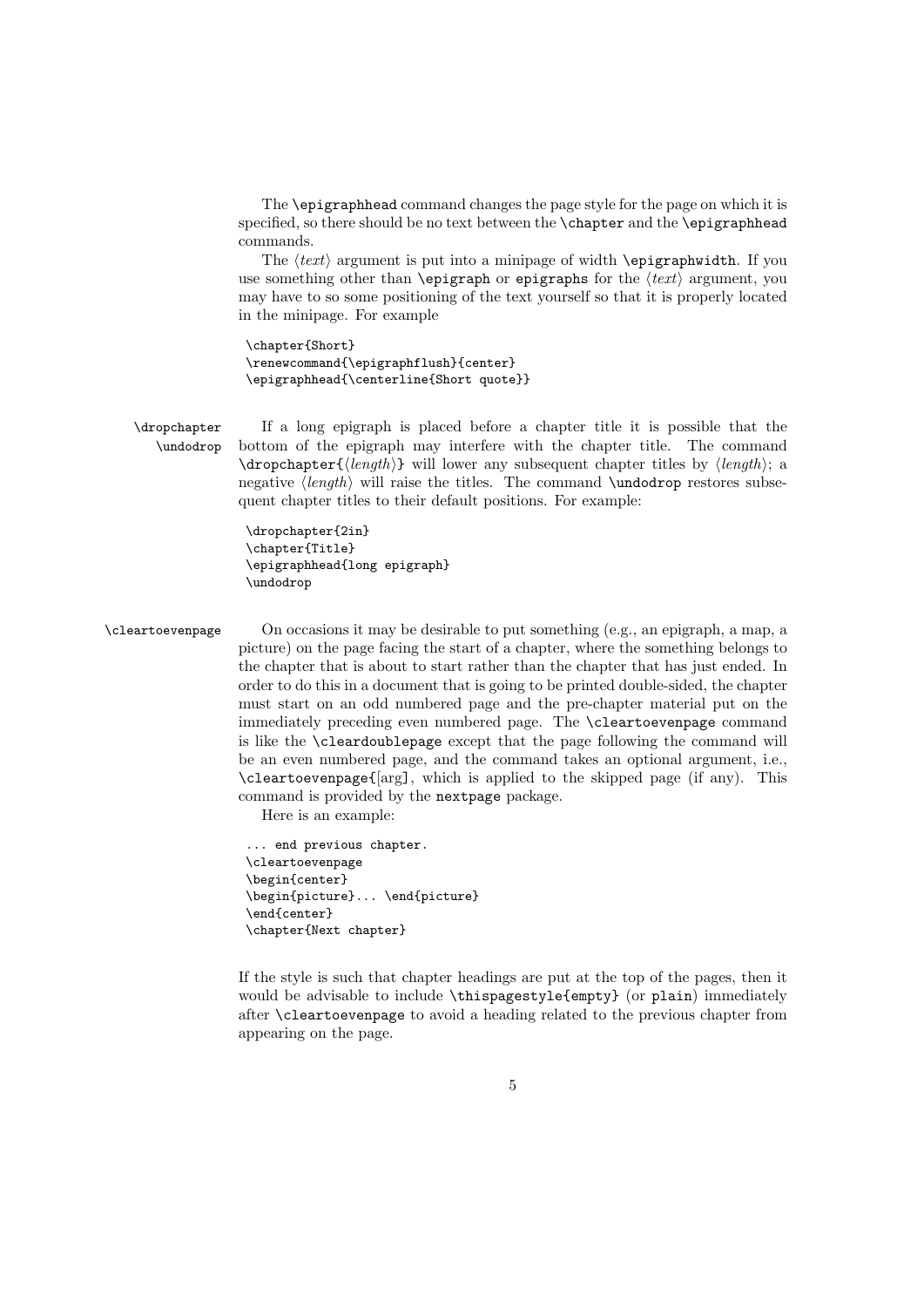If the something is like a figure with a numbered caption and the numbering depends on the chapter numbering, then the numbers have to be hand set (unless you define a special chapter command for the purpose). For example:

```
... end previous chapter.
\cleartoevenpage[\thispagestyle{empty}] % skipped page, if any, to be empty
\thispagestyle{plain}
\addtocounter{chapter}{1} % increment the chapter number
\setcounter{figure}{0} % initialise figure counter
\begin{figure}
...
\caption{Pre chapter figure}
\end{figure}
\addtocounter{chapter}{-1} % decrement the chapter number
\chapter{Next chapter} % increments chapter number, initialises figure number
```
### 2.5 Epigraphs on Part pages

The epigraph package as it stands cannot put an epigraph on the same page as a \part or \part\* title page in a book or report class. This is because the \part command internally does some page flipping before and after the title page. However, it is easy enough to put epigraphs on part pages.

• Create a file called, say, epipart.sty which looks like this:

\addtocounter{figure}{1} % to account for pre-chapter figure

```
% epipart.sty
\let\@epipart\@endpart
\renewcommand{\@endpart}{\thispagestyle{epigraph}\@epipart}
\endinput
```
• Start your document like:

```
\documentclass[...]{...}
\usepackage{epigraph}
\usepackage{epipart}
```
• Immediately before each \part command put an \epigraphhead command. For example:

```
\epigraphhead[300]{Epigraph text}
\part{Part title}
```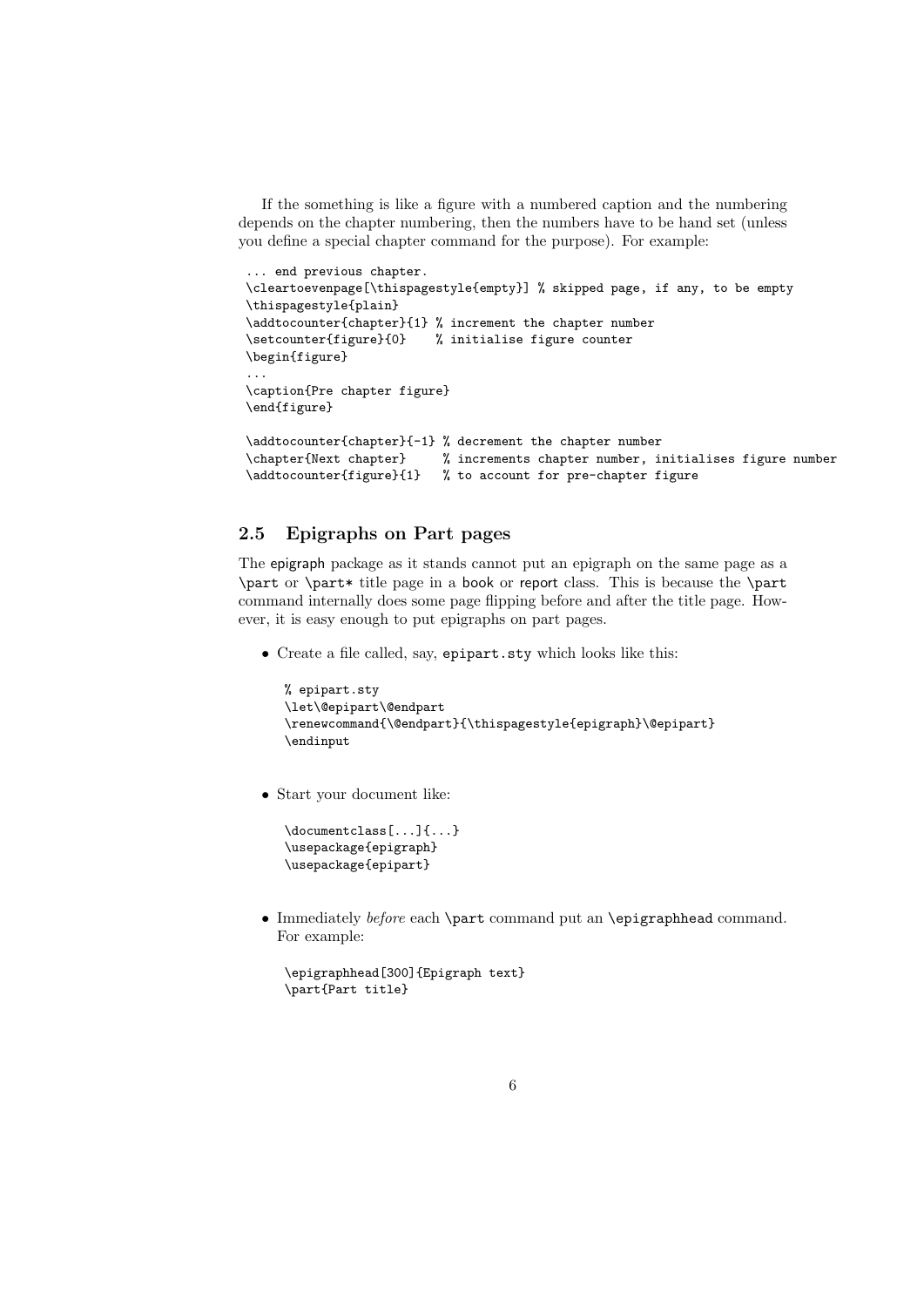The value of the optional argument may need changing to vertically adjust the position of the epigraph. If there is any \part that does not have an epigraph then an empty \epigraphhead command (i.e., \epigraphhead{}) must be placed immediately before the \part command.

A similar scheme may be used for epigraphs on other kinds of pages. The essential trick is to make sure that the epigraph pagestyle is used for the page.

### 2.6 Epigraphed bibliographies

One author asked how to associate an epigraph with his bibliography. The following is one way to do it (the example is based on the book class).

- 1. Copy the definition of the thebibliography environment from book.cls to your own file called, say epibib.sty.
- 2. Edit epibib.sty to include the definition of a vacuous command called, say, \bibadd. Edit the definition of the thebibliography to include \bibadd immediately before the \list command. The relevant portions of epibib.sty will look like this:

```
% epibib.sty
...
\newcommand{\bibadd}{}
\renewenvironment{thebibliography}[1]
  {\chapter*{\bibname
     \@mkboth{\MakeUppercase\bibname}{\MakeUppercase\bibname}}%
   \bibadd
   \list{\@biblabel .....
```
3. In your document, start it off like this:

```
\documentclass...
\usepackage{epigraph}
\usepackage{epibib}
```
At the point where the bibliography is to go, do something like the following:

```
...
\newcommand{\bepi}{<definition of epigraph>}
\renewcommand{\bibadd}{\bepi}
\bepi % seems to be required if using \epigraphhead in \bepi
\begin{thebibliography}{...} % or \bibliography{...}
...
```
The same idea can be applied to document elements like an abstract or an index. Of course \bibadd can be defined to be anything you want to typeset between the bibliography heading and the start of the reference list.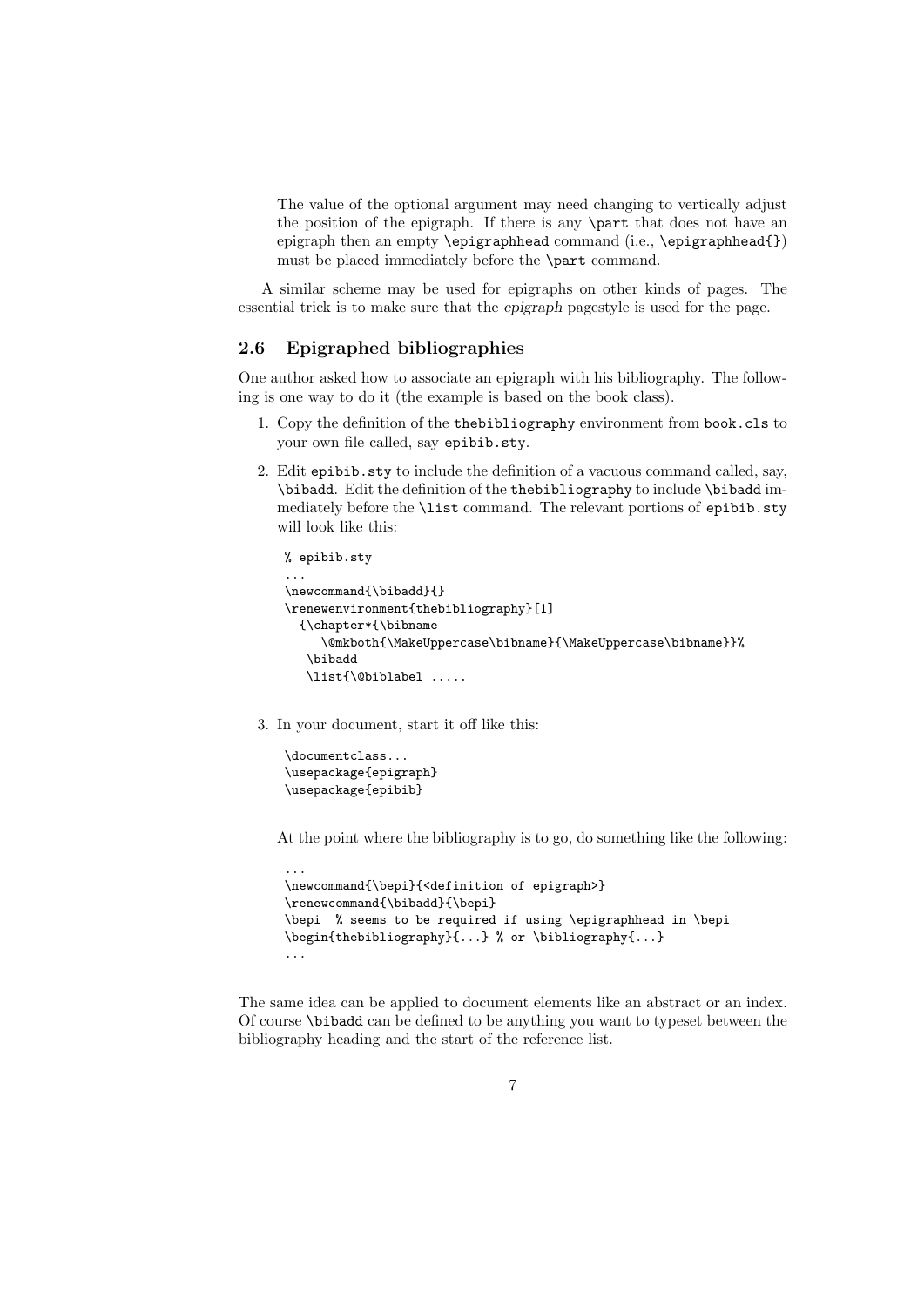# 3 The package code

And now for something completely different.

Monty Python

Announce the name and version of the package, which requires  $\text{LATEX}\,2_\mathcal{E}.$ 1  $\langle *usc \rangle$ 

|                                                                                      | $1 \wedge \text{rad}$<br>2 \NeedsTeXFormat{LaTeX2e}<br>3 \ProvidesPackage{epigraph}[2020/01/02 v1.5e typesetting epigraphs]<br>4 \RequirePackage{nextpage}                                                                                                                                                                                                                                                                                                                                                                                                                                                                                    |
|--------------------------------------------------------------------------------------|-----------------------------------------------------------------------------------------------------------------------------------------------------------------------------------------------------------------------------------------------------------------------------------------------------------------------------------------------------------------------------------------------------------------------------------------------------------------------------------------------------------------------------------------------------------------------------------------------------------------------------------------------|
| $\verb \beforepigraphskip $<br>\afterepigraphskip<br>\epigraphwidth<br>\epigraphrule | The several length commands, which can be changed by the user with <b>\setlength</b> .<br>5\newlength{\beforeepigraphskip}<br>\setlength{\beforeepigraphskip}{.5\baselineskip}<br>$\,6\,$<br>7\newlength{\afterepigraphskip}<br>\setlength{\afterepigraphskip}{.5\baselineskip}<br>8<br>9 \newlength{\epigraphwidth}<br>\setlength{\epigraphwidth}{.4\textwidth}<br>10<br>11 \newlength{\epigraphrule}<br>\setlength{\epigraphrule}{.4\p@}<br>12                                                                                                                                                                                              |
| \epigraphsize                                                                        | The size of the font to be used.<br>13 \newcommand{\epigraphsize}{\small}                                                                                                                                                                                                                                                                                                                                                                                                                                                                                                                                                                     |
| \epigraphnoindent<br>\ifepigraphnoindent                                             | Whether to add \noindent (false by default for backwards compatibility).<br>14 \newif\ifepigraphnoindent<br>15 \newcommand\epigraphnoindent{\epigraphnoindenttrue}                                                                                                                                                                                                                                                                                                                                                                                                                                                                            |
| \epigraphflush<br>\textflush<br>\sourceflush                                         | The three commands to position epigraphs in the textblock and to position the<br>components of the epigraph.<br>16 \newcommand{\epigraphflush}{flushright}<br>17 \newcommand{\textflush}{flushleft}<br>18 \newcommand{\sourceflush}{flushright}<br>19                                                                                                                                                                                                                                                                                                                                                                                         |
| flushleftright                                                                       | An environment for <b>\textflush</b> to use normal minipage typesetting. It is vacuous.<br>Defining this was a mistake as the ccaption package also defines \flushleftright.<br>20 \AtBeginDocument{%<br>\@ifundefined{flushleftright}{%<br>21<br>\newenvironment{flushleftright}{%<br>22<br>\PackageError{epigraph}%<br>23<br>{The flushleftright environment has been removed.\MessageBreak<br>24<br>Use the flushepinormal environment instead}{\@ehc}}{}}%<br>25<br>{\PackageWarningNoLine{epigraph}%<br>26<br>{flushleftright has been previously defined.\MessageBreak<br>27<br>Use flushepinormal for epigraphs instead}}}<br>28<br>29 |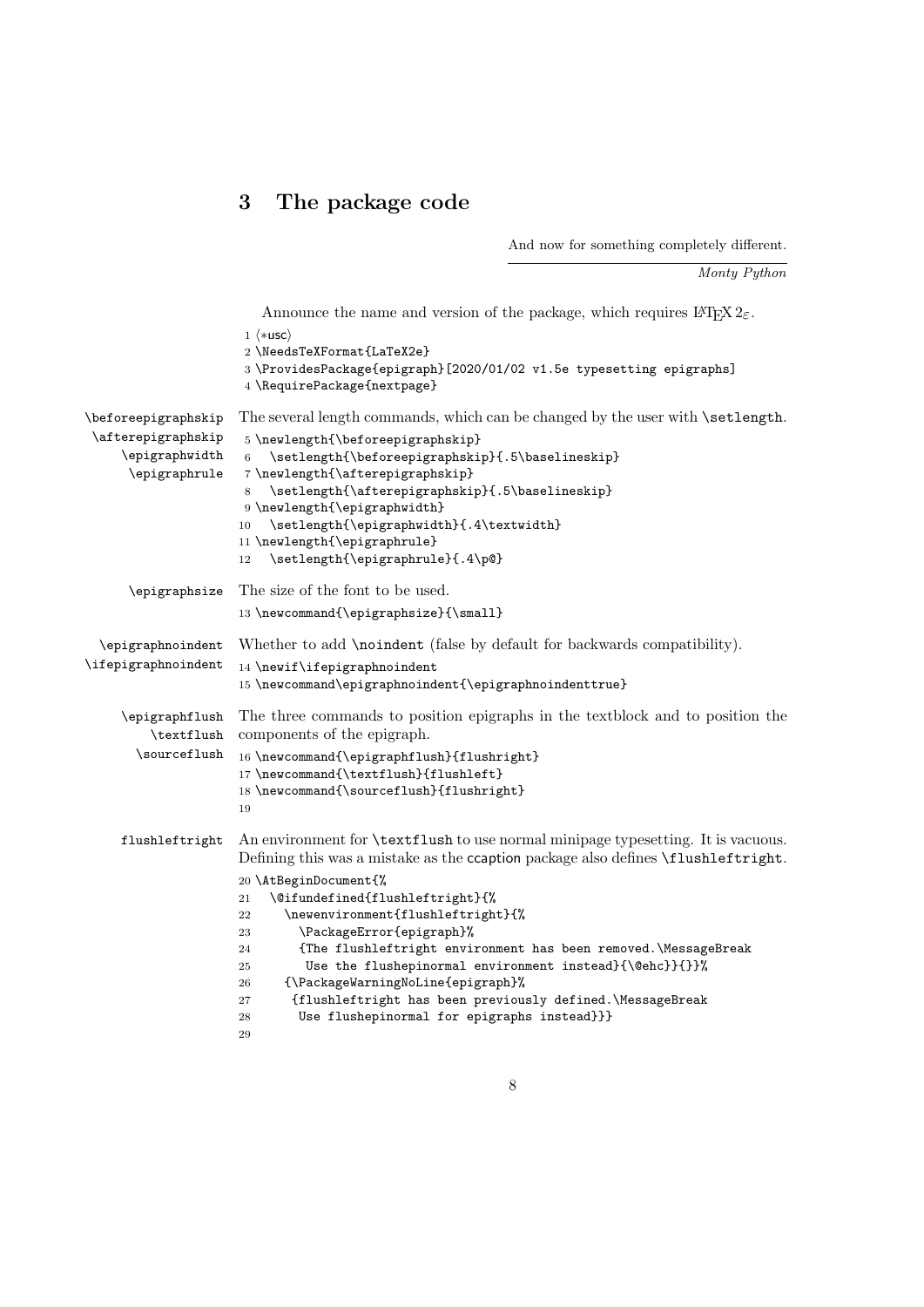| flushepinormal           | An environment for <b>\textflush</b> to use normal minipage typesetting. It is vacuous.<br>30 \newenvironment{flushepinormal}{}{}<br>31                                                                                                                                                                                                                                                                                                                                                                                                                                                                                                                     |
|--------------------------|-------------------------------------------------------------------------------------------------------------------------------------------------------------------------------------------------------------------------------------------------------------------------------------------------------------------------------------------------------------------------------------------------------------------------------------------------------------------------------------------------------------------------------------------------------------------------------------------------------------------------------------------------------------|
| <i><b>\@epirule</b></i>  | The internal command to draw a rule between text and source.<br>32\newcommand{\@epirule}{\rule[.5ex]{\epigraphwidth}{\epigraphrule}}                                                                                                                                                                                                                                                                                                                                                                                                                                                                                                                        |
| <i><b>Nepitext</b></i>   | The internal command to typeset the $\langle text \rangle$ . Put it into a minipage of the right<br>size and typeset per \textflush.<br>33 \newcommand{\@epitext}[1]{%<br>\begin{minipage}{\epigraphwidth}\begin{\textflush} #1\\<br>34<br>Draw a rule if it will be visible, otherwise add some extra vertical space.<br>\ifdim\epigraphrule>\z@ \@epirule \else \vspace*{1ex} \fi<br>35<br>\end{\textflush}\end{minipage}}<br>36                                                                                                                                                                                                                          |
| <i><b>Nepisource</b></i> | The internal command for typesetting the $\langle source \rangle$ , which is put into a minipage<br>and typeset according to \sourceflush.<br>37 \newcommand{\@episource}[1]{%<br>\begin{minipage}{\epigraphwidth}\begin{\sourceflush} #1\end{\sourceflush}<br>38<br>\end{minipage}}<br>39                                                                                                                                                                                                                                                                                                                                                                  |
|                          | \epigraph Having got the preliminaries out of the way, here's the user command for a single<br>epigraph. This is set in a minipage to prevent breaking across a page. Position it<br>according to \epigraphflush.<br>40 \newcommand{\epigraph}[2]{%<br>\vspace{\beforeepigraphskip}<br>41<br>\vbox{%<br>42<br>\epigraphsize<br>43<br>\begin{\epigraphflush}<br>44<br>\begin{minipage}{\epigraphwidth}<br>45<br>\@epitext{#1}\\<br>46<br>\@episource{#2}%<br>47<br>\end{minipage}%<br>48<br>\end{\epigraphflush}%<br>49<br>}%<br>50<br>\nointerlineskip<br>51<br>\vspace*{\afterepigraphskip}%<br>52<br>\ifepigraphnoindent\@afterheading\fi<br>53<br>$54$ } |
| \qitem<br>\qitemlabel    | \qitem is the epigraph list version of \item. Set everything inside a minipage.<br>55\newcommand{\qitem}[2]{{\raggedright\item \begin{minipage}{\epigraphwidth}<br>\@epitext{#1}\\ \@episource{#2}<br>56<br>\end{minipage}}}<br>57<br>\qitemlabel is needed for a list as well. It is not going to typeset anything.                                                                                                                                                                                                                                                                                                                                        |
|                          | 58 \newcommand{\qitemlabel}[1]{\hfill}                                                                                                                                                                                                                                                                                                                                                                                                                                                                                                                                                                                                                      |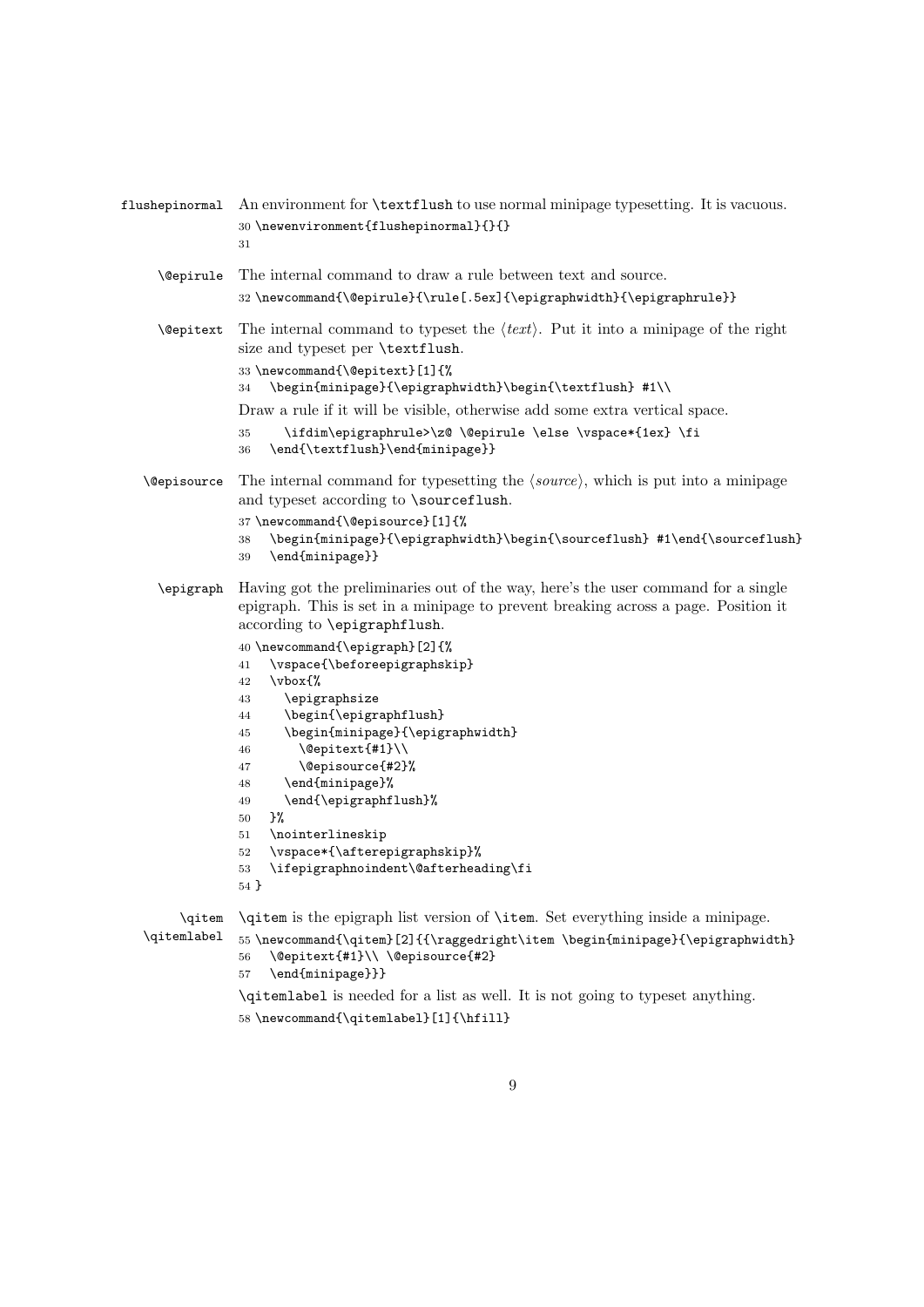### epigraphs Now for the epigraph list. This is defined in terms of a list environment. 59 \newenvironment{epigraphs}{%

Do the vertical space, set the font size, position according to **\epigraphflush**, and put everyting into a minipage.

- 60 \vspace{\beforeepigraphskip}\begin{\epigraphflush}
- 61 \epigraphsize
- 62 \begin{minipage}{\epigraphwidth}
- 63 \list{}%

Make the list just fit the minipage (i.e., no indents).

```
64 {\itemindent\z@ \labelwidth\z@ \labelsep\z@
```

```
65 \leftmargin\z@ \rightmargin\z@
```

```
66 \let\makelabel\qitemlabel}}%
```
67 {\endlist\end{minipage}\end{\epigraphflush}

```
68 \vspace{\afterepigraphskip}%
```

```
69 }
```
\undodrop

### 3.1 Epigraphs before a chapter title

\@epichapapp \dropchapter Commands to drop and restore positions of chapter titles. Dropping is accomplished by inserting vertical space before the **\@chapapp** command.

```
70 \newcommand{\dropchapter}[1]{%
```

```
71 \let\@epichapapp\@chapapp
```

```
72 \renewcommand{\@chapapp}{\vspace*{#1}\@epichapapp}}
```
73 \newcommand{\undodrop}{\let\@chapapp\@epichapapp}

Placing an epigraph before a chapter title uses the scheme outlined by Piet van Oostrum [vO96]. This is to put a zero sized picture into the page header.

\if@epirhs \if@epicenter Two booleans for testing whether an epigraph is to be at the RH margin, centered, or at the LH margin. The default is RH margin.

```
74 \newif\if@epirhs \@epirhstrue
75 \newif\if@epicenter \@epicentertrue
```
\@epipos This routine sets the \if@epi... booleans according to the value of \epigraphflush. If \epigraphflush is neither center nor flushleft then it defaults to flushright. We have to use this to be upward compatible with **\epigraphflush** being set by the user with \renewcommand.

76 \newcommand{\@epipos}{

```
77 \long\def\@ept{flushleft}
78 \ifx\epigraphflush\@ept
79 \@epirhsfalse \@epicenterfalse
80 \else
81 \long\def\@ept{center}
82 \ifx\epigraphflush\@ept
83 \@epirhsfalse \@epicentertrue
84 \else
85 \@epirhstrue \@epicenterfalse
```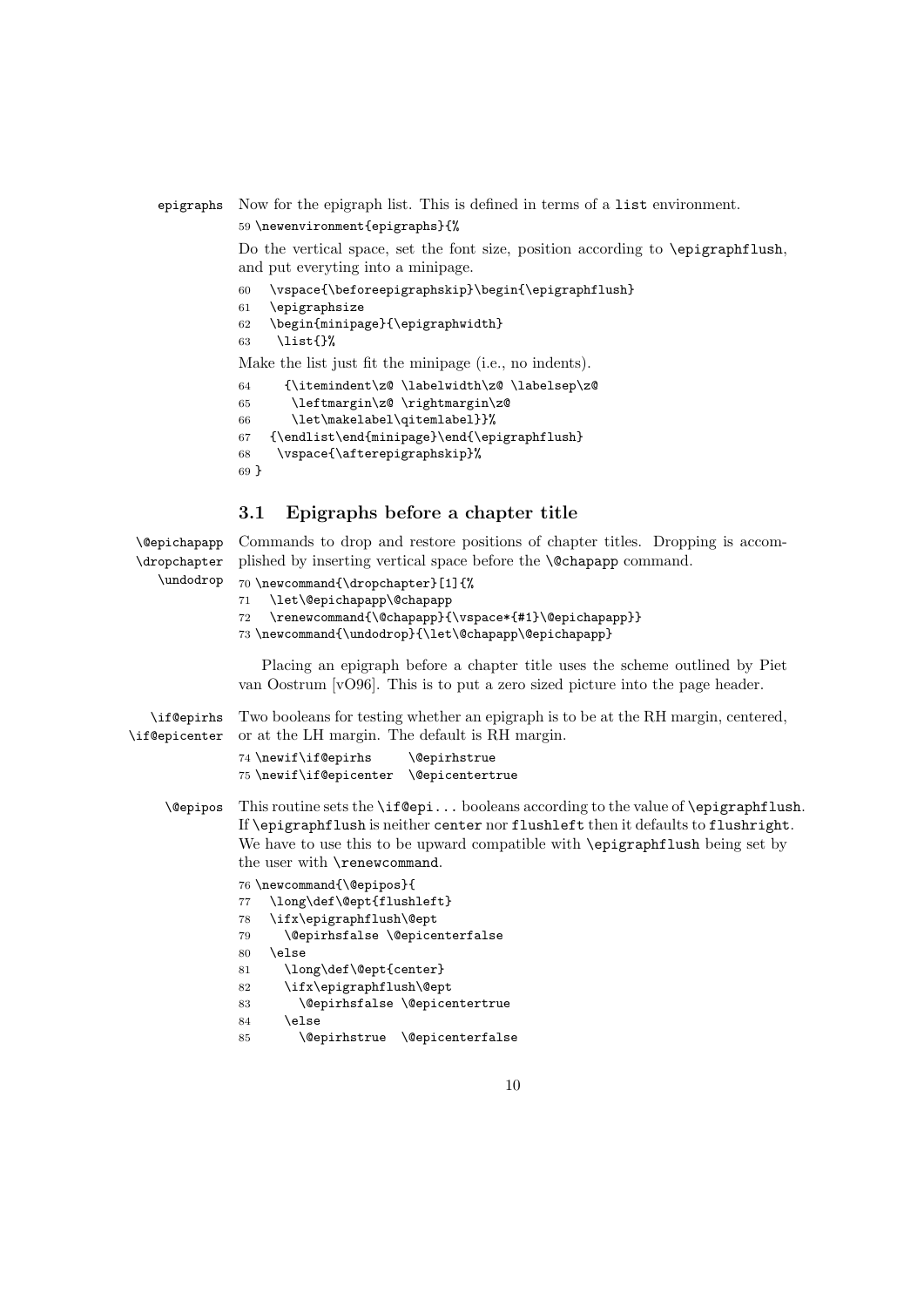\fi \fi}

 $\epsilon$  \epigraphhead \epigraphhead[ $\distance$ ]{ $\text{text}$ } puts  $\text{text}$  at  $\text{distance}$  (a number, not a length) below the header at the page position specified by \epigraphflush. \newcommand{\epigraphhead}[2][95]{%

> We have to use **\def** instead of the normal LATEX definition commands as we will keep on (re)defining things. For reasons that are not fully clear to me LATEX doesn't seem to like me using a \savebox for storing the epigraph text, so I'll use a command instead.

```
89 \def\@epitemp{\begin{minipage}{\epigraphwidth}#2\end{minipage}}
```
Define an epigraph page style.

\def\ps@epigraph{\let\@mkboth\@gobbletwo

There are three possible definitions for **\@oddhead** depending on the value of \epigraphflush. We call \@epipos to decide which one to do.

| 91  | <b>\@epipos</b>                               |
|-----|-----------------------------------------------|
| 92  | \if@epirhs                                    |
| 93  | \def\@oddhead{\hfil\begin{picture}(0,0)       |
| 94  | \put(0,-#1){\makebox(0,0)[r]{\@epitemp}}      |
| 95  | \end{picture}}                                |
| 96  | \else                                         |
| 97  | \if@epicenter                                 |
| 98  | \def\@oddhead{\hfil\begin{picture}(0,0)       |
| 99  | \put(0,-#1){\makebox(0,0)[b]{\@epitemp}}      |
| 100 | \end{picture}\hfil}                           |
| 101 | \else                                         |
| 102 | \def\@oddhead{\begin{picture}(0,0)            |
| 103 | $\put(0, -\#1){\mathbb X(0,0)[1]}{\@epitemp}$ |
| 104 | \end{picture}\hfil}                           |
| 105 | \fi                                           |
| 106 | \fi                                           |
| 107 | \let\@evenhead\@oddhead                       |
| 108 | \def\@oddfoot{\reset@font\hfil\thepage\hfil}  |
| 109 | \let\@evenfoot\@oddfoot}                      |
|     |                                               |

Make epigraph be the page style for this page.

```
110 \thispagestyle{epigraph}}
```
The end of this package.

```
111 \langle/usc\rangle
```
# References

[GMS94] Michel Goossens, Frank Mittelbach, and Alexander Samarin. The LaTeX Companion. Addison-Wesley Publishing Company, 1994.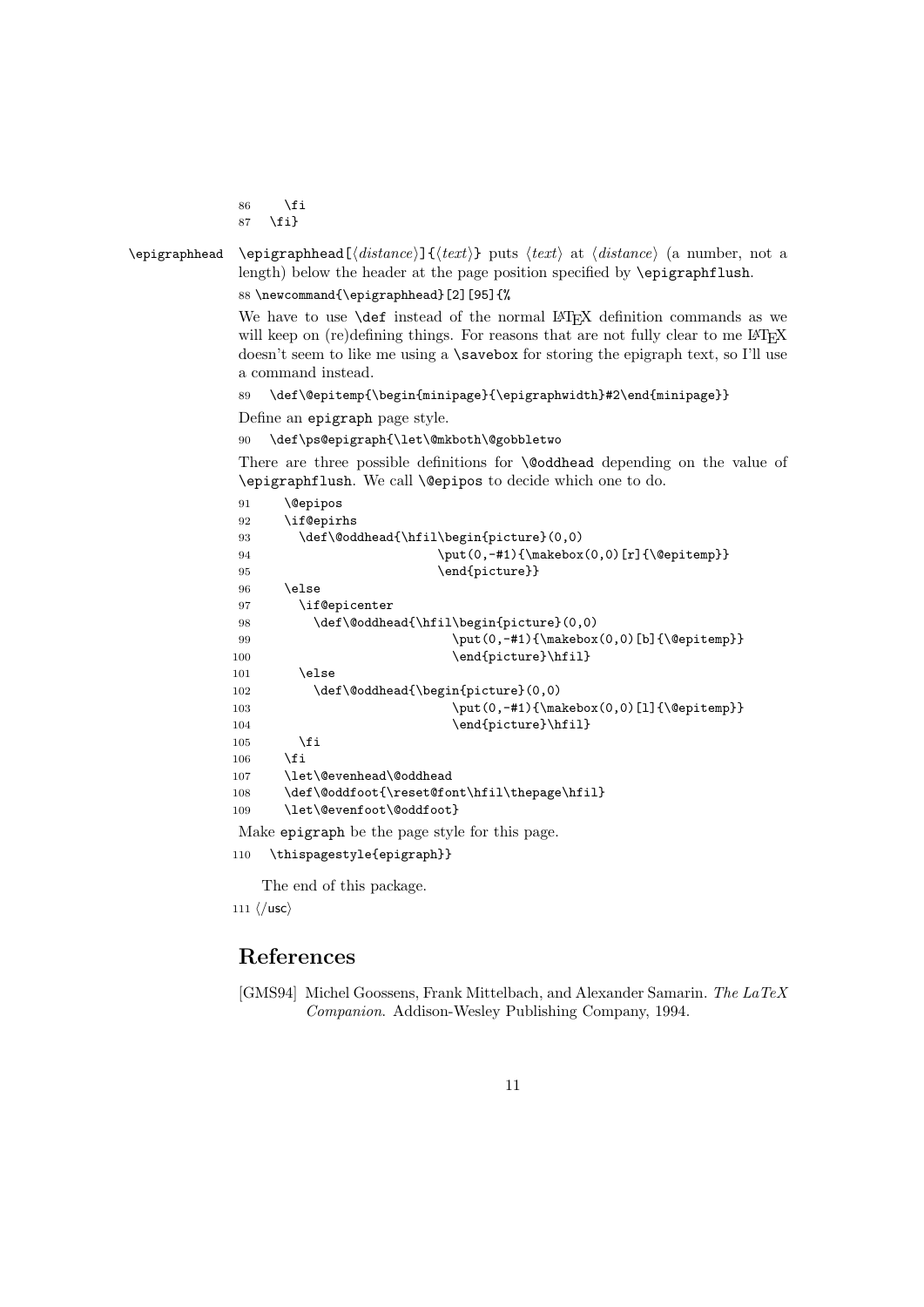- [vO96] Piet van Oostrum Page layout in LATEX, June 1996. (Available from CTAN as file fancyhdr.tex).
- [SW94] Douglas Schenck and Peter Wilson. Information Modeling the EX-PRESS Way. Oxford University Press, 1994 (ISBN 0-19-508714-3).
- [Thi99] Christina Thiele. The Treasure Chest: Package tours from CTAN, TUGboat, vol. 20, no. 1, pp 53–58, March 1999.

# Index

Numbers written in italic refer to the page where the corresponding entry is described; numbers underlined refer to the code line of the definition; numbers in roman refer to the code lines where the entry is used.

| <b>Symbols</b>                                               | D                                          | \ifepigraphnoindent                                                     |
|--------------------------------------------------------------|--------------------------------------------|-------------------------------------------------------------------------|
| $\text{^\alpha \ldots 53 \ \text{dropchapter} \ldots 5, 70}$ |                                            | . 14, 53                                                                |
| $\text{Qchapapp}$ 71-73                                      |                                            | $\begin{bmatrix} \text{item} \dots \text{if} \end{bmatrix}$<br>55       |
| $\text{Qehc}$<br>-25                                         | $\bf{E}$                                   | \itemindent<br>64                                                       |
| $\text{Depicenterfalse}$ 79, 85                              | environments:                              |                                                                         |
| \@epicentertrue . 75,83                                      | epigraphs $\ldots$ . 2, $\underline{59}$   | L                                                                       |
| $\text{Qepichapapp} \ldots \ldots \quad 70$                  | flushepinormal.<br>30                      | \labelsep<br>64                                                         |
| $\text{Qepipos} \dots \dots \quad \text{76}, 91$             | flushleftright $. 20$                      | \labelwidth<br>64                                                       |
| \@epirhsfalse  79,83                                         | $\epsilon$ \epigraph $\ldots \ldots 2, 40$ | \leftmargin<br>65                                                       |
| $\text{Qepirhstrue} \dots 74, 85$                            | $\epsilon$                                 | M                                                                       |
| $\text{Qepirule} \dots \dots \underline{32}, 35$             | $\ldots$ 3, 16, 44,                        |                                                                         |
| \@episource $37, 47, 56$                                     | 49, 60, 67, 78, 82<br>$\epsilon$ 4,88      | $\{\text{makebox} \dots \ 94, 99, 103\}$<br>$\mathcal{L}$ 66            |
| \@epitemp 89, 94, 99, 103                                    | \epigraphnoindent $3, 14$                  | $\text{MessageBreak} \dots 24, 27$                                      |
| <b>\@epitext</b> $33, 46, 56$                                | \epigraphnoindenttrue                      |                                                                         |
| \@ept  77, 78, 81, 82                                        | . 15                                       | N                                                                       |
| $\text{Qevenfoot } \dots \dots \ 109$                        | $\epsilon$ , 4, 5, 32, 35                  | \newif  14, 74, 75                                                      |
| $\verb+\@evenhead + \ldots + 107$                            | epigraphs (environ-                        | \nointerlineskip  51                                                    |
| $\text{^\circ}$                                              | ment) $\ldots$ 2, $\frac{59}{2}$           |                                                                         |
| $\delta$ \@oddfoot  108, 109                                 | $\epsilon$                                 | P                                                                       |
| \@oddhead 93, 98, 102, 107                                   | $\ldots$ $3, \underline{13}, 43, 61$       | $\Pack$ ackageError  23                                                 |
|                                                              | \epigraphwidth                             | \PackageWarningNoLine                                                   |
| $\mathbf{A}$                                                 | $\ldots$ 3, 5, 32, 34,                     | . 26                                                                    |
| \afterepigraphskip.                                          | 38, 45, 55, 62, 89                         | $\PerovidesPackage \dots 3$                                             |
| $\ldots$ $4, 5, 52, 68$                                      |                                            | \ps@epigraph<br>90                                                      |
| \AtBeginDocument<br>20                                       | $\mathbf F$                                | $\put \dots \dots \ 94, 99, 103$                                        |
| B                                                            | flushepinormal (envi-                      |                                                                         |
|                                                              | ronment) $\ldots$ 30                       | Q                                                                       |
| $\{\text{baselineskip}\dots\ 6, 8\}$                         | flushleftright (envi-                      | $\qquad \ldots \ldots \ldots \quad 2, \underline{55}$                   |
| \beforeepigraphskip                                          | ronment) $\ldots$ 20                       | $\qquad$ $55,66$                                                        |
| $\ldots$ $\ldots$ 4, 5, 41, 60                               | T                                          | $\mathbf{R}$                                                            |
| $\mathbf C$                                                  | \if@epicenter $74, 97$ \RequirePackage  4  |                                                                         |
| \cleartoevenpage  5 \if@epirhs $74,92$                       |                                            | $\rule{0.2cm}{0.2cm}$ $\rule{0.2cm}{0.2cm}$ $\rule{0.2cm}{0.2cm}$<br>32 |
|                                                              |                                            |                                                                         |